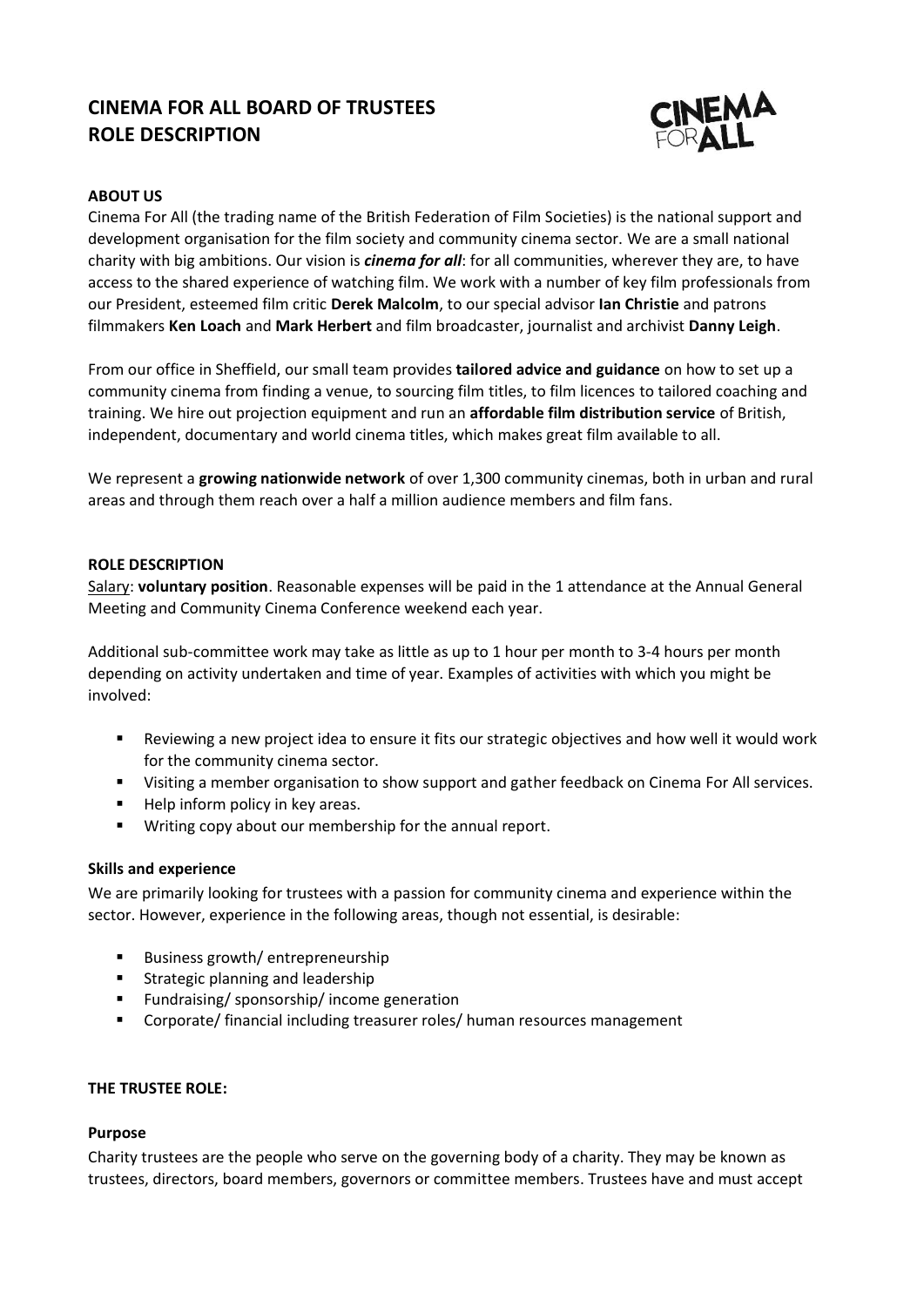ultimate responsibility for directing the affairs of a charity, and ensuring that it is solvent, well-run, and delivering the charitable outcomes for the benefit of the public for which it has been set up.

As mentioned, the Board of Trustees meet on a quarterly basis. It is also expected that Board members attend the annual Community Cinema Conference, Film Society of the Year Awards and AGM.

# **TRUSTEES AND THEIR RESPONSIBILITIES Main Responsibilities**

## **Compliance - Trustees must:**

- **E** Ensure that the charity complies with charity law, and with the requirements of the Charity Commission as regulator; in particular ensure that the charity prepares reports on what it has achieved and Annual Returns and accounts as required by law.
- **E** Ensure that the charity does not breach any of the requirements or rules set out in its governing document and that it remains true to the charitable purpose and objects set out there.
- Comply with the requirements of other legislation and other regulators (if any) which govern the activities of the charity.
- Act with integrity, and avoid any personal conflicts of interest or misuse of charity funds or assets.

# **Duty of prudence - Trustees must:**

- Ensure that the charity is and will remain solvent.
- Use charitable funds and assets reasonably, and only in furtherance of the charity's objects.
- Avoid undertaking activities that might place the charity's endowment, funds, assets or reputation at undue risk.
- Take special care when investing the funds of the charity, or borrowing funds for the charity to use.

## **Duty of care - Trustees must:**

- Use reasonable care and skill in their work as trustees, using their personal skills and experience as needed to ensure the effective & efficient administration of the charity's affairs.
- Consider getting external professional advice on all matters where there may be material risk to the charity, or where the trustees may be in breach of their duties.

- see more at: [http://www.charitycommission.gov.uk/detailed-guidance/trustees-staff-and-volunteers/the-essential](http://www.charitycommission.gov.uk/detailed-guidance/trustees-staff-and-volunteers/the-essential-trustee-what-you-need-to-know-cc3/#b2)[trustee-what-you-need-to-know-cc3/#b2](http://www.charitycommission.gov.uk/detailed-guidance/trustees-staff-and-volunteers/the-essential-trustee-what-you-need-to-know-cc3/#b2)

## **Additional Responsibilities**

- To contribute actively to the Board of Trustees role in giving strategic direction to the organisation, setting overall policy, defining goals, setting targets & evaluating performance against agreed targets.
- To declare any conflict of interest while carrying out the duties of a Trustee.
- To be collectively responsible for the actions of the organisation and other Trustees.
- To attend meetings & read relevant papers in advance of those meetings.
- To take part in discussions as a member of sub-committees or working groups when appropriate.
- To attend sub-committee meetings & participate in other tasks as they arise.
- To keep informed about the activities of the organisation.
- To actively support the fundraising aims of the organisation.
- To represent the organisation at appropriate events, meetings & functions.
- To act as a spokesperson and advocate for the organisation where appropriate.
- To provide support when required to executive staff team.